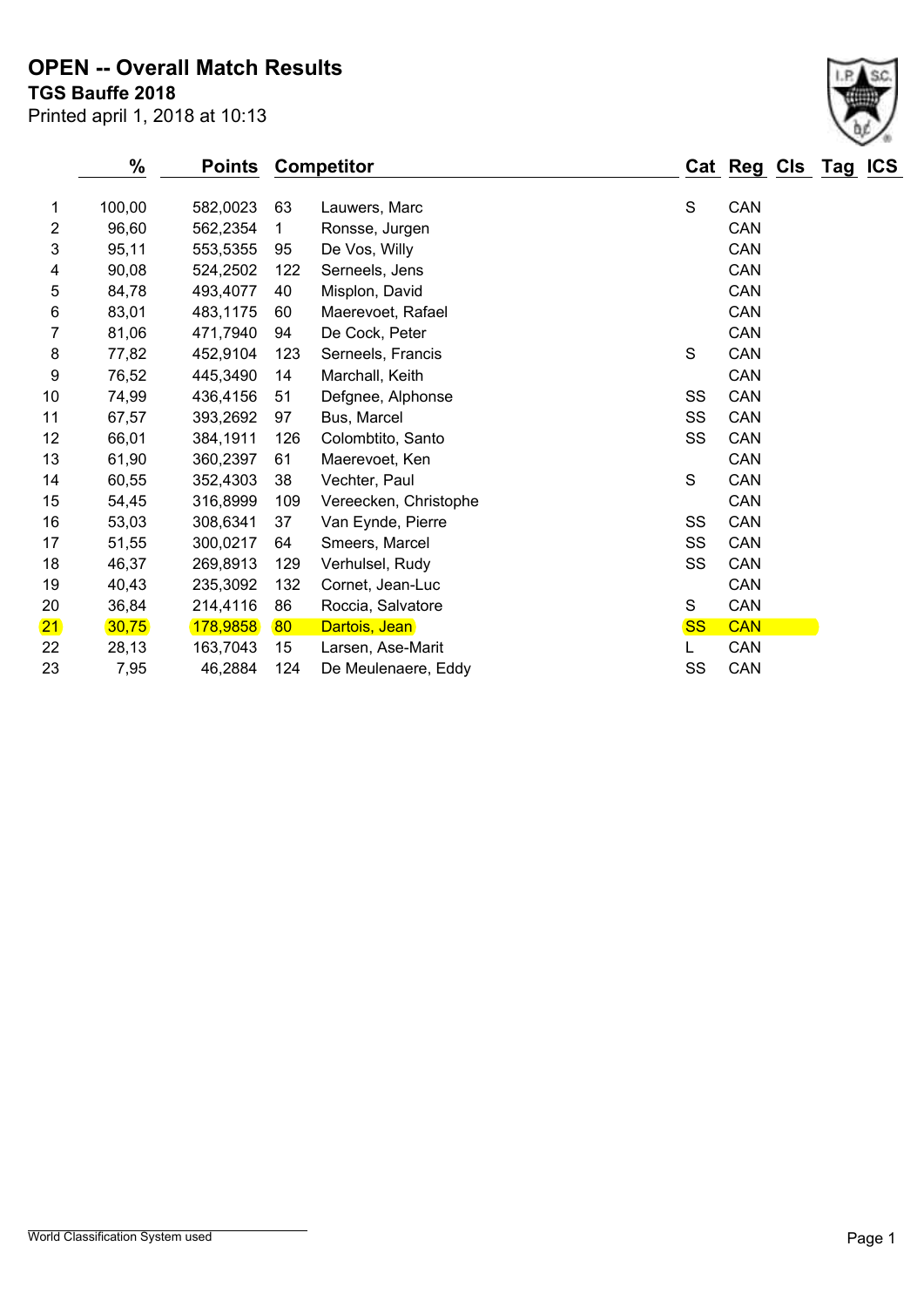## **PRODUCTION -- Overall Match Results**

**TGS Bauffe 2018**

| Printed april 1, 2018 at 10:13 |  |  |  |  |  |
|--------------------------------|--|--|--|--|--|
|--------------------------------|--|--|--|--|--|

| <b>Bauffe 2018</b> | d april 1, 2018 at 10:13 |      |                          |   |            |                     |
|--------------------|--------------------------|------|--------------------------|---|------------|---------------------|
| $\%$               |                          |      | <b>Points Competitor</b> |   |            | Cat Reg Cls Tag ICS |
| 100,00             | 605.2267                 | - 72 | Vanreussel, Philippe     |   | CAN        |                     |
| 92,62              | 560,5354                 | 101  | Vercammen, Peter         |   | <b>CAN</b> |                     |
| 91,20              | 551,9662                 | 13   | Ghijselings, Maxime      |   | <b>CAN</b> |                     |
| 87,75              | 531,0771                 | 102  | Van Roy, Erwin           |   | CAN        |                     |
| 926                |                          |      | <b>Brochard Diarro</b>   | c | CAN        |                     |

| 1                | 100,00   | 605,2267    | 72             | Vanreussel, Philippe    |               | CAN        |
|------------------|----------|-------------|----------------|-------------------------|---------------|------------|
| $\overline{c}$   | 92,62    | 560,5354    | 101            | Vercammen, Peter        |               | CAN        |
| 3                | 91,20    | 551,9662    | 13             | Ghijselings, Maxime     |               | CAN        |
| 4                | 87,75    | 531,0771    | 102            | Van Roy, Erwin          |               | CAN        |
| 5                | 82,66    | 500,2547    | $\overline{7}$ | Brochard, Pierre        | ${\sf S}$     | CAN        |
| 6                | 72,84    | 440,8473    | 119            | Demezel, Joel           | S             | CAN        |
| 7                | 71,66    | 433,7234    | 105            | Marien, Gerrit          |               | CAN        |
| $\bf{8}$         | (71, 60) | 433,3678    | 74             | <b>Boldin, Gueorgiy</b> |               | CAN        |
| $\boldsymbol{9}$ | 70,94    | 429,3627    | 49             | Callaert, Danny         | SS            | CAN        |
| $10$             | 69,24    | 419,0292    | 111            | Albert, Gerard          | S             | CAN        |
| $\overline{11}$  | 65,27    | 395,0017    | 73             | <b>Bodart, Olivier</b>  |               | CAN        |
| 12               | 65,14    | 394,2443    | 117            | Trifunovic, Branko      |               | CAN        |
| 13               | 63,46    | 384,0497    | 3              | Duro, Jeremie           |               | CAN        |
| 14               | 63,05    | 381,6124    | 43             | Cael, Kristof           |               | CAN        |
|                  |          |             |                |                         |               |            |
| 15               | 62,99    | 381,2205    | 125            | Goossens, Dries         |               | CAN        |
| 16               | 62,21    | (376, 4937) | 77             | <b>Warichet, Carl</b>   | $\mathbf{s}$  | <b>CAN</b> |
| 17               | 61,61    | 372,8921    | 82             | Sabbe, Pieter           |               | CAN        |
| 18               | 61,26    | 370,7775    | 78             | <b>Pichon, Gregoire</b> |               | CAN        |
| 19               | 60,90    | 368,5841    | $\overline{c}$ | Somers, Morgan          |               | CAN        |
| 20               | 60,43    | 365,7661    | 4              | Ketelaers, Johan        |               | CAN        |
| 21               | 60,42    | 365,6576    | 81             | <b>Plumier, Freddy</b>  | <b>SS</b>     | <b>CAN</b> |
| 22               | 60,38    | 365,4284    | 5              | Vandraye, Sebastien     |               | CAN        |
| 23               | 60,08    | 363,6106    | 88             | Bos, Ruud               |               | CAN        |
| 24               | 58,81    | 355,9393    | 44             | Evrard, Michel          |               | CAN        |
| 25               | 58,31    | 352,9251    | 56             | Depoorter, Eric         | $\mathbf S$   | CAN        |
| 26               | 58,28    | 352,7364    | 75             | <b>Gilain, Frank</b>    |               | CAN        |
| 27               | 56,96    | 344,7118    | 29             | Dessart, Luc            | $\mathbf S$   | CAN        |
| 28               | 56,89    | 344,3333    | 65             | Ronveaux, Olivier       |               | CAN        |
| 29               | 55,33    | 334,8893    | 112            | Bernier, Axel           |               | CAN        |
| 30               | 54,99    | 332,8161    | 67             | Desmedt, Mike           |               | CAN        |
| 31               | 54,47    | 329,6751    | 10             | Gerard, Emmanuel        | S             | CAN        |
| 32 <sub>2</sub>  | 54,22    | 328,1775    | 76             | Senterre, Jean-Francois |               | CAN        |
| 33               | 53,79    | 325,5252    | 57             | Antoine, Francois       |               | CAN        |
| 34               | 50,61    | 306,3153    | 16             | Collard, Stephane       |               | CAN        |
| 35               | 50,43    | 305,2460    | 58             | Deom, Jean-Jacques      | ${\mathsf S}$ | CAN        |
| 36               | 47,20    | 285,6661    | 54             | Witpas, Eddy            | S             | CAN        |
| 37               | 44,19    | 267,4274    | 9              | Cauderlier, Christian   | SS            | CAN        |
| 38               | 44,07    | 266,7278    | 116            | Valentin, Philippe      |               | CAN        |
| 39               | 43,10    | 260,8541    | 114            | Dury, Stephane          |               | CAN        |
| 40               | 42,81    | 259,0874    | 6              | Quintin, Philippe       | ${\mathsf S}$ | CAN        |
| 41               | 42,36    | 256,3573    | 121            | De Vos, Stefaan         |               | CAN        |
| 42               | 42,16    | 255,1794    | 110            | Ellegiers, Christophe   |               | CAN        |
| 43               | 40,88    | 247,3887    | 103            | Devos, Daniel           | ${\mathsf S}$ | CAN        |
| 44               | 40,50    | 245,1461    | 24             | Corrin, Dennis          |               | CAN        |
| 45               | 37,14    | 224,8031    | 26             | Laforge, Vincent        |               | CAN        |
| 46               | 35,34    | 213,9171    | 127            | Vanderhaegen, Sam       |               | CAN        |
| 47               | 35,05    | 212,1293    | 19             | Glingani, Jelle         |               | CAN        |
| 48               | 30,49    | 184,5156    | 27             | Thomaes, Jean-Philippe  | ${\mathsf S}$ | CAN        |
|                  |          |             |                |                         |               |            |

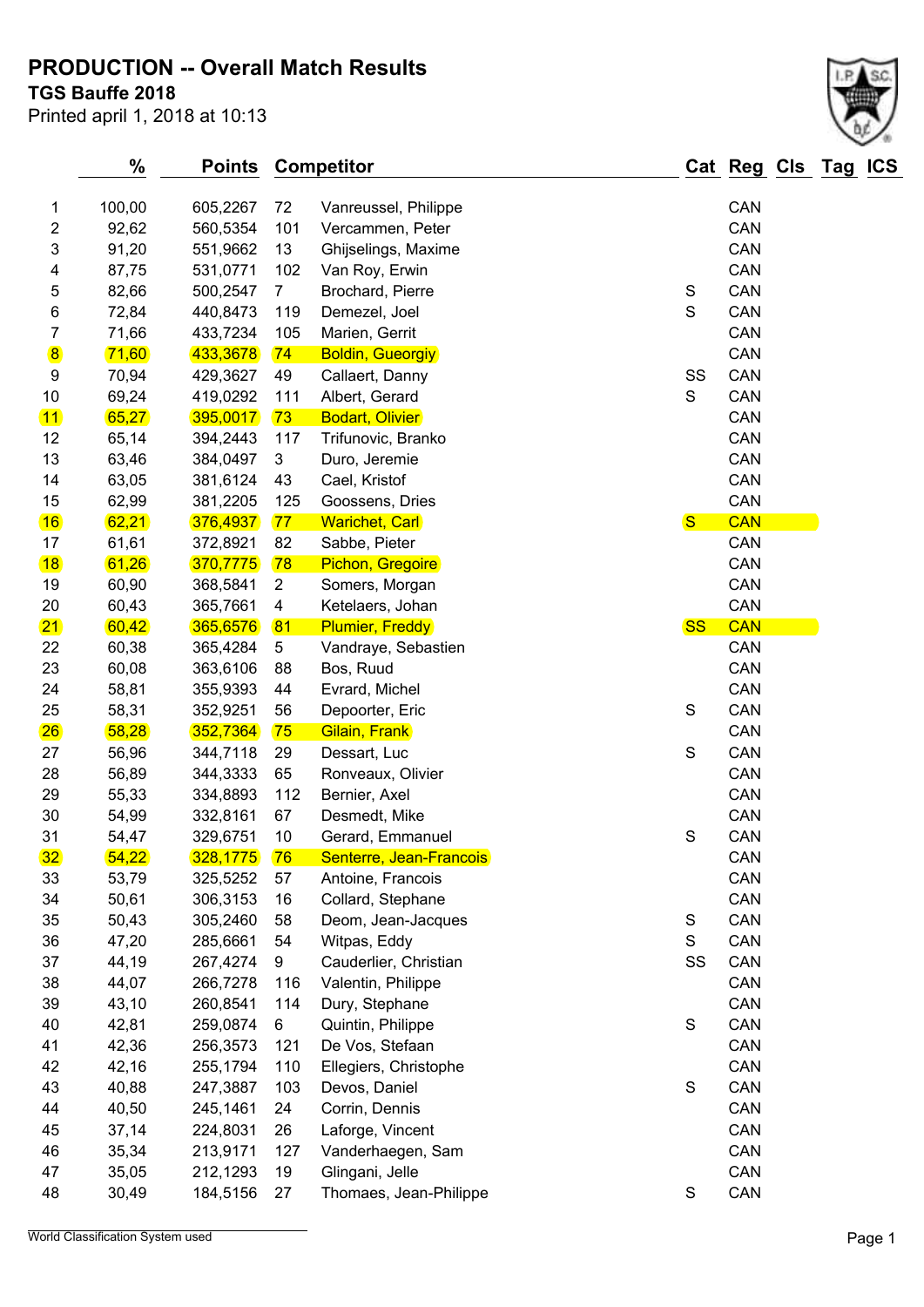**PRODUCTION -- Overall Match Results**

**TGS Bauffe 2018**

Printed april 1, 2018 at 10:13

|                 | $\%$  |                 |     | <b>Points Competitor</b>   |           | Cat Reg Cls Tag ICS |  |  |
|-----------------|-------|-----------------|-----|----------------------------|-----------|---------------------|--|--|
| 49              | 25,19 | 152.4417        | 32  | Bailly, Nathalie           |           | CAN                 |  |  |
| 50 <sub>o</sub> | 25,04 | <b>151,5398</b> | 79  | <b>Vanbeersel, Fernand</b> | <b>SS</b> | <b>CAN</b>          |  |  |
| 51              | 24,16 | 146,2180        | -31 | Boon, Emmanuel             |           | CAN                 |  |  |
| 52              | 23,07 | 139,6069        | -21 | Louis, Stephane            |           | CAN                 |  |  |
| 53              | 20,63 | 124.8611        | 22  | Pizziferri, Frank          |           | CAN                 |  |  |
| 54              | 16,42 | 99,3903         | 18  | Glingani, Jean-Louis       | SS        | CAN                 |  |  |

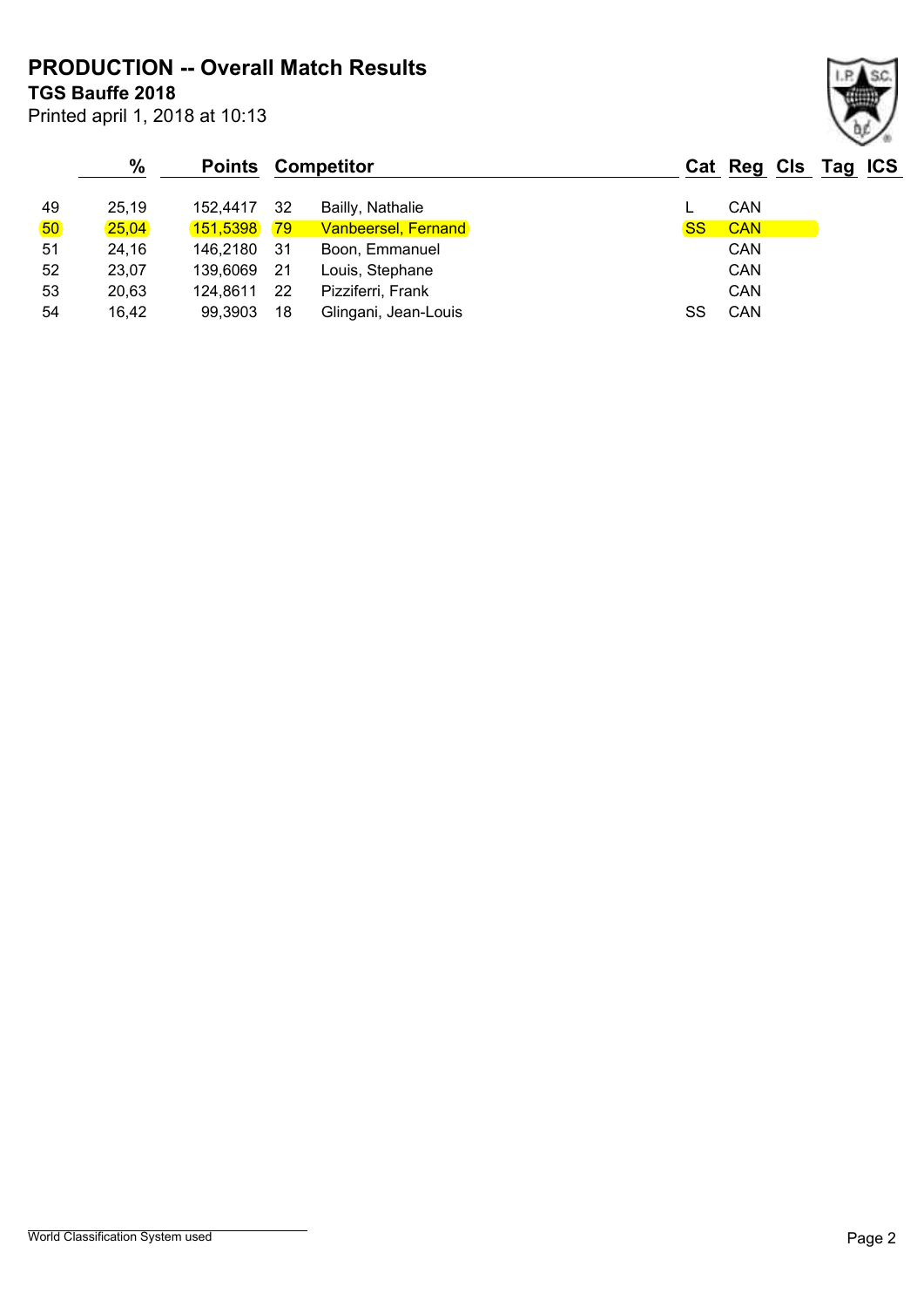## **STANDARD -- Overall Match Results**

**TGS Bauffe 2018**

| Printed april 1, 2018 at 10:13 |  |  |  |  |  |
|--------------------------------|--|--|--|--|--|
|--------------------------------|--|--|--|--|--|

|                          | %      | <b>Points</b> | <b>Competitor</b> |                       |               | Cat Reg Cls Tag |  | <b>ICS</b> |
|--------------------------|--------|---------------|-------------------|-----------------------|---------------|-----------------|--|------------|
| 1                        | 100,00 | 614,3699      | 62                | Saudemont, Tom        |               | CAN             |  |            |
| 2                        | 93,76  | 576,0034      | 120               | Demezel, Guillaume    |               | CAN             |  |            |
| 3                        | 92,44  | 567,9193      | 99                | Margodt, Steve        |               | CAN             |  |            |
| $\overline{\mathcal{A}}$ | 89,68  | 550,9569      | 131               | Leclercq, Fabien      |               | CAN             |  |            |
| 5                        | 88,53  | 543,9058      | 25                | Zachariadis, Antonios |               | CAN             |  |            |
| 6                        | 82,94  | 509,5798      | 100               | Roosen, Alwin         |               | CAN             |  |            |
| 7                        | 79,21  | 486,6139      | 98                | Cocaiko, Michel       |               | CAN             |  |            |
| $\bf 8$                  | 76,79  | 471,7824      | 52                | Lacroix, Christian    | S             | CAN             |  |            |
| 9                        | 75,25  | 462,2864      | 89                | Sempels, Gijsbert     |               | CAN             |  |            |
| 10                       | 70,80  | 434,9598      | 48                | Bogaert, Patrick      |               | CAN             |  |            |
| 11                       | 69,17  | 424,9892      | 55                | Rouire, Johnny        |               | CAN             |  |            |
| 12                       | 66,28  | 407,1987      | 83                | Vanhaverbeke, Wouter  |               | CAN             |  |            |
| 13                       | 65,95  | 405,1817      | 11                | Constant, John        |               | CAN             |  |            |
| 14                       | 64,32  | 395,1422      | 34                | Van Bergen, Philippe  |               | CAN             |  |            |
| 15                       | 64,31  | 395,1158      | 96                | Moortgat, Karel       | S             | CAN             |  |            |
| 16                       | 64,05  | 393,5339      | 84                | Defuster, Harold      |               | CAN             |  |            |
| 17                       | 61,41  | 377,2621      | 70                | Vandamme, Franky      | S             | CAN             |  |            |
| 18                       | 60,54  | 371,9268      | 33                | Hendrickx, Mark       |               | CAN             |  |            |
| 19                       | 59,04  | 362,7386      | 107               | Buys, Gunther         |               | CAN             |  |            |
| 20                       | 57,59  | 353,7906      | 39                | De Meersman, Eddy     | S             | CAN             |  |            |
| 21                       | 57,30  | 352,0177      | 85                | Descamps, Steven      |               | CAN             |  |            |
| 22                       | 57,27  | 351,8791      | 42                | Mattelaere, Frederik  |               | CAN             |  |            |
| 23                       | 56,07  | 344,4539      | 106               | Van Der Meeren, Tom   |               | CAN             |  |            |
| 24                       | 55,57  | 341,4216      | 12                | Mailly, Roland        | SS            | CAN             |  |            |
| 25                       | 53,05  | 325,9218      | 41                | Holvoet, Stijn        |               | CAN             |  |            |
| 26                       | 52,05  | 319,7679      | 50                | Metior, Marc          | S             | CAN             |  |            |
| 27                       | 50,34  | 309,3033      | 47                | Bernard, Eddy         | $\mathbb S$   | CAN             |  |            |
| 28                       | 50,16  | 308,1465      | 128               | Rudenko, Oleg         | ${\mathsf S}$ | CAN             |  |            |
| 29                       | 49,33  | 303,0881      | 68                | Bachot, Patrick       | S             | CAN             |  |            |
| 30                       | 49,12  | 301,7763      | 45                | Bekaert, Lorenz       |               | CAN             |  |            |
| 31                       | 47,64  | 292,6729      | 104               | De Cock, Marc         | SS            | CAN             |  |            |
| 32                       | 44,43  | 272,9645      | 92                | Goris, Walter         |               | CAN             |  |            |
| 33                       | 40,16  | 246,7221      | 93                | Beuselinck, Koen      |               | CAN             |  |            |
| 34                       | 39,04  | 239,8440      | 87                | Roccia, Paola         | L             | CAN             |  |            |
| 35                       | 37,11  | 228,0172      | 91                | Aelbrecht, Bjorn      |               | CAN             |  |            |
| 36                       | 35,81  | 220,0299      | 28                | Burton, Hubert        | S             | CAN             |  |            |
| 37                       | 35,18  | 216,1595      | 46                | Tielman, Rocky        | S             | CAN             |  |            |
| 38                       | 34,88  | 214,3222      | 17                | Collin, Ollivier      |               | CAN             |  |            |
| 39                       | 34,77  | 213,5878      | 36                | Vandriel, Peter       | $\mathsf S$   | CAN             |  |            |
| 40                       | 30,77  | 189,0359      | 90                | Vor, Dorine           | L             | CAN             |  |            |
| 41                       | 30,57  | 187,8200      | 108               | D'haeseleer, Mattis   |               | CAN             |  |            |
| 42                       | 23,23  | 142,7098      | 8                 | Vasilyev, Igor        | SS            | CAN             |  |            |
|                          |        |               |                   |                       |               |                 |  |            |